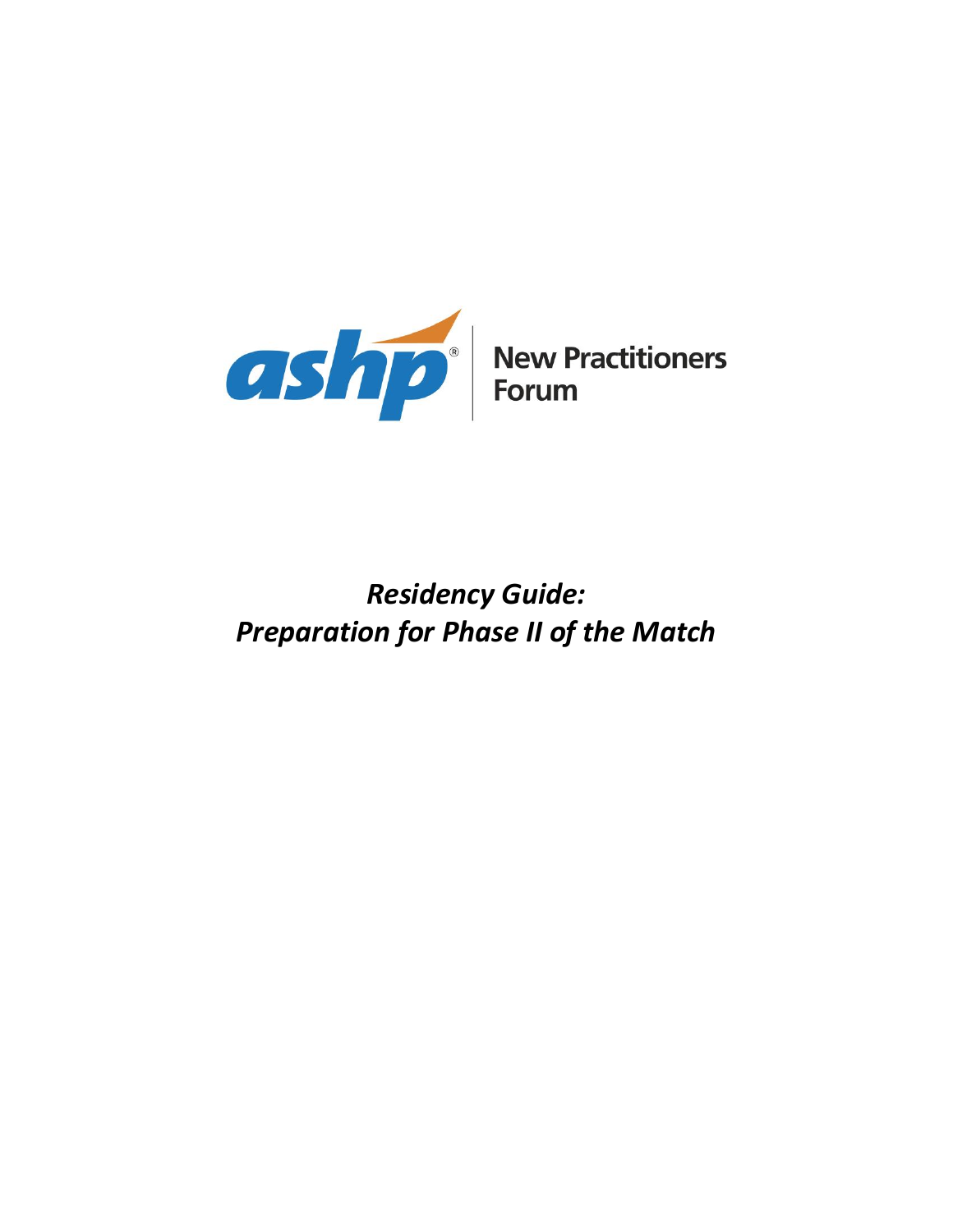### **Residency Guide: Preparation for Phase II of the Match**

| <b>Table of Contents</b>                                                                 |                         |
|------------------------------------------------------------------------------------------|-------------------------|
| <b>Prepare for Phase II Prior to Match Day</b>                                           | 4                       |
| Guided reflection on the Phase I process in preparation for Phase II                     |                         |
| <b>Residency Timeline</b>                                                                | 5                       |
| Important dates to remember throughout all phases of the Match<br>$\bullet$              |                         |
| <b>Reflections of Phase I</b>                                                            | 5                       |
| What did and didn't work for Phase I and what to change for Phase II                     |                         |
| <b>Reevaluate your Personal and Professional Goals</b>                                   | 6                       |
| Items to consider prior to participating in Phase II                                     |                         |
| <b>Utilize your Mentor</b>                                                               | 6                       |
| Brainstorming topics for discussion with your closest advisors                           |                         |
| <b>Network with Others</b>                                                               | 6                       |
| Describes the benefits of having a strong professional network when applying to Phase II |                         |
|                                                                                          | $\overline{7}$          |
| <b>Update your Curriculum Vitae (CV)</b>                                                 |                         |
| Guidance on updating your CV for Phase II                                                |                         |
| <b>Continued Professional Development</b>                                                | $\overline{\mathbf{z}}$ |
| Suggestions for gaining additional experiences prior to Phase II                         |                         |
| <b>Rethink your References</b>                                                           | $\overline{7}$          |
| • Guidance on assessing Phase I references and requesting new references for Phase II    |                         |
| <b>Update your Letter of Intent (LOI)</b>                                                | 9                       |
| Tips for writing an effective LOI                                                        |                         |
| <b>Prepare for Phase II Interviews</b>                                                   | 9                       |
| Interview tips for Phase II and sample questions to consider                             |                         |
| <b>Additional Resources</b>                                                              | 10                      |
| More information to help you succeed<br>$\bullet$                                        |                         |

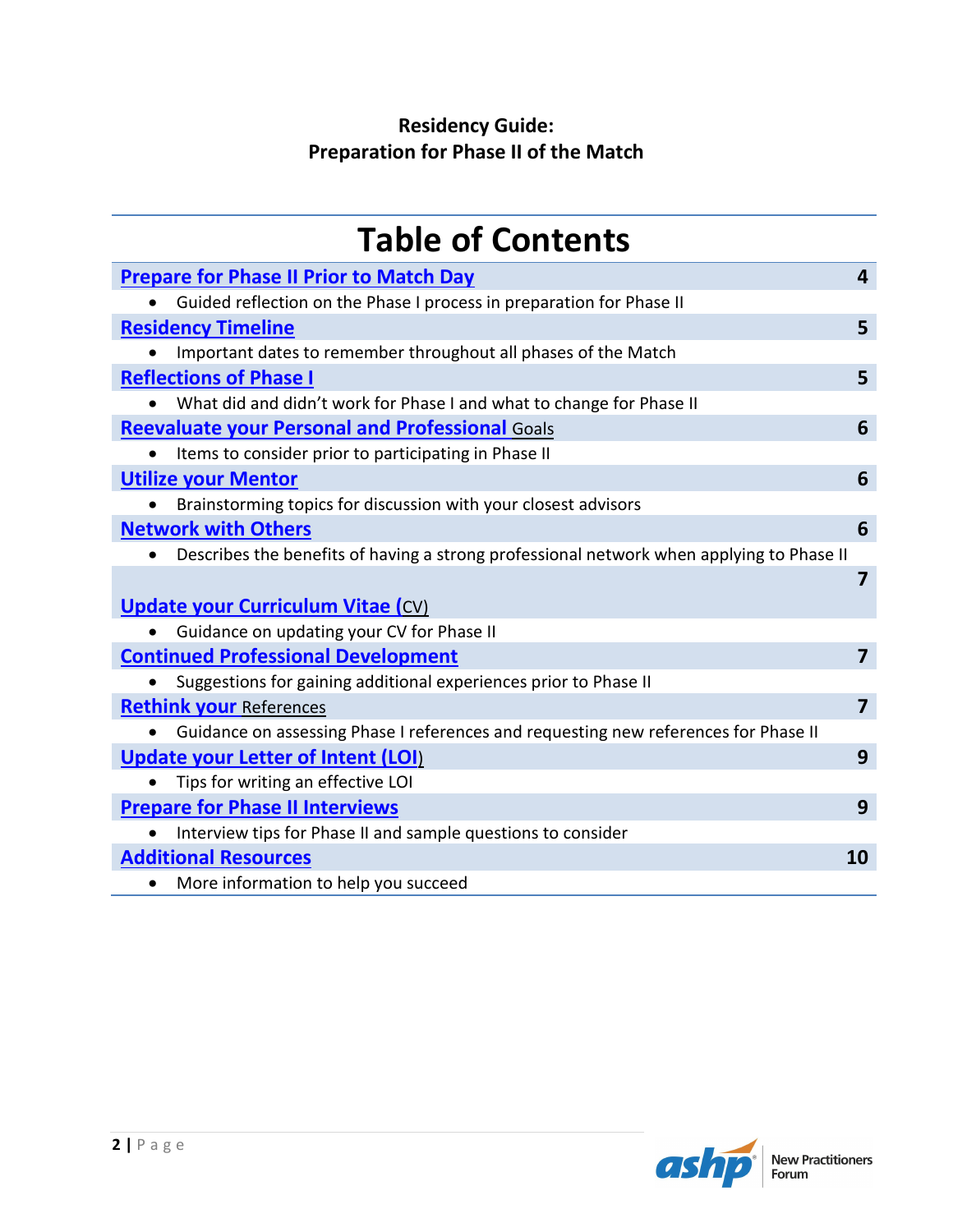Compiled by the New Practitioners Forum Resident Advancement Advisory Group:

Jennifer Alastanos, PharmD, BCPP Matt Bilhimer, PharmD Ashley Bowden, PharmD Amanda Grego, PharmD Dylan Lindsay, PharmD

This resource was developed by the ASHP New Practitioners Forum Resident Advancement Advisory Group, which is providing members the opportunity to share resources that might assist in professional endeavors. ASHP is not responsible for, and does not officially endorse this resource, and further expressly disclaims any and all liability for damages of any kind arising out of the use, reference to, or reliance upon any information contained in the resource. No guarantee is provided that the content is correct, accurate, complete, up-to-date, or owned by the individual who posted it. ASHP has not participated in the development of the content, and does not exert any editorial control over it.

All content consists solely of material supplied from contributors, and the opinions and statements expressed by contributors are solely those of the individual writers, and do not reflect the opinions of ASHP or its officers, directors, or employees. The names and contact information contained in this resource are published to facilitate communication, and such information shall not be used for commercial purposes. Reference to any specific commercial entity, product, service, or process does not constitute endorsement, recommendation, favoring, or disfavoring by ASHP or its officers, directors, or employees. The inclusion of any links to other sites does not imply a recommendation of such sites.

ASHP MAKES NO WARRANTIES OF ANY KIND, EXPRESS OR IMPLIED, AND MAKES NO REPRESENTATIONS OR ENDORSEMENTS WITH RESPECT TO THE QUALITY, CONTENT, TIMELINESS, ACCURACY, COMPLETENESS, RELIABILITY, OR OWNERSHIP OF THE CONTENT, TEXT, GRAPHICS, LINKS, OR OTHER ITEMS CONTAINED IN THIS RESOURCE, AND SPECIFICALLY DISCLAIMS ANY AND ALL SUCH LIABILITY. ANY RELIANCE PLACED ON SUCH INFORMATION IS AT THE SOLE RISK OF THE USER. IN NO EVENT WILL ASHP BE LIABLE FOR ANY LOSS OR DAMAGE, INCLUDING, WITHOUT LIMITATION, INDIRECT OR CONSEQUENTIAL LOSS OR DAMAGE, ARISING FROM THE USE OF THE RESOURCE.

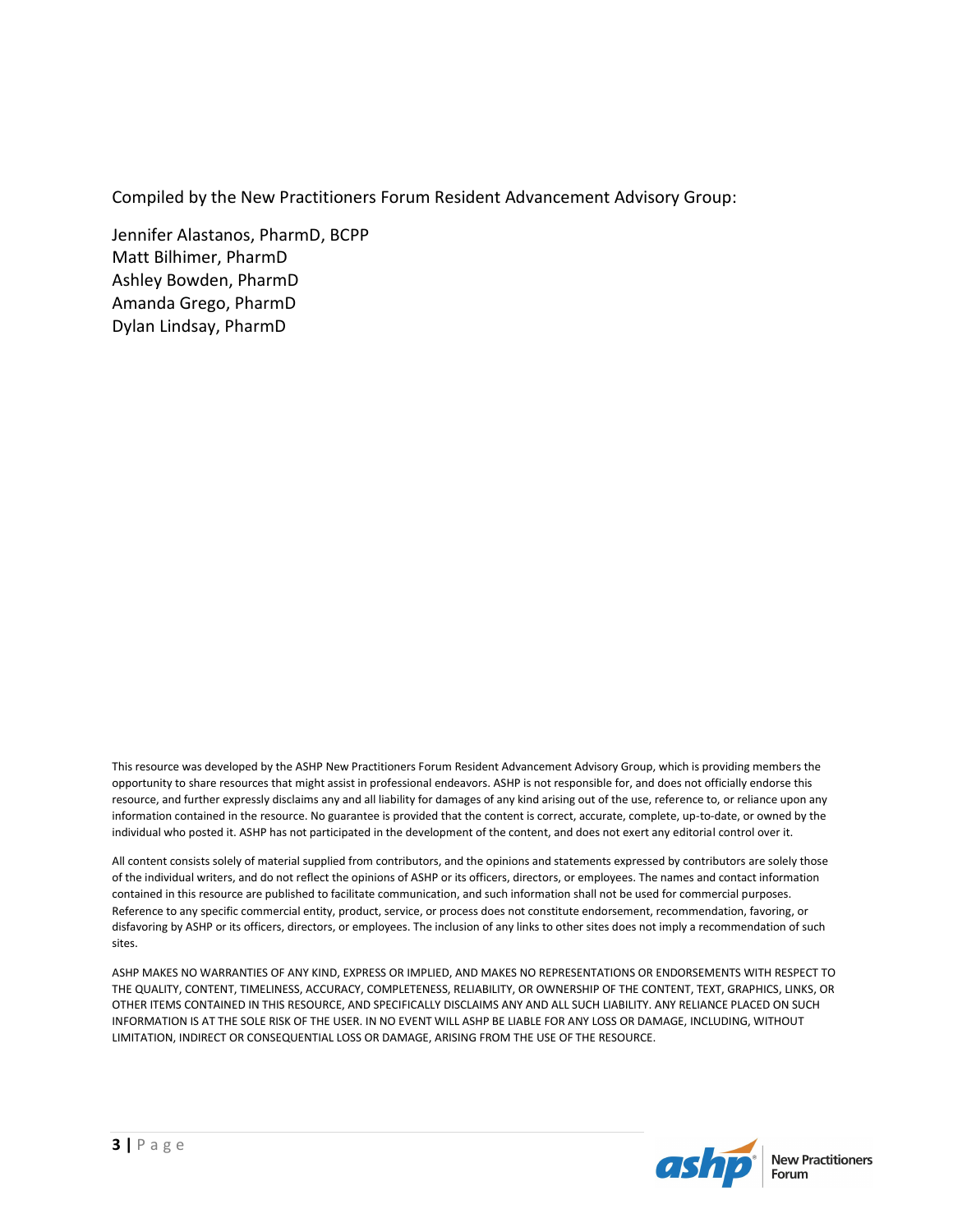# **Phase II of the Match Preparation Guide for Applicants Match list submitted? Don't just sit and wait.**



March can feel like a long month when applying for residency. At the beginning of the month, you submit your final rank list and wait weeks for that day called "Match Day." Despite its name, approximately 35% of applicants will not match. Applicants might feel embarrassed, disappointed, or confused. These are all emotions candidates are expected to process quickly so they can move onto preparation for Phase II. This document has been created to help all candidates prepare for this time prior to Match Day to ensure they have the time necessary to be fully prepared for Phase II.

#### <span id="page-3-0"></span>**Prepare for Phase II Prior to Match Day**

Reflection

- Take time to consider all of the elements that lead up to Match Day before it is here.
	- Reflect on your additional rotations and interview experiences.
		- $\circ$  Has your perspective on your ideal residency or your future career goals changed at all and how will that impact your decisions during Phase II of the Match?
- Consider the following:
	- o Application what were your areas of strength and areas of weakness.
	- $\circ$  Interviews what went well and what can you improve.
	- $\circ$  Career goals what is your ultimate goal and are there other paths to achieve it.

Create a Plan

- Create a specific Phase II plan after Phase I rankings are submitted so you are prepared regardless of the results.
	- o Talk to friends, family, and mentors about a backup plan.
	- o Consider what other options are available if you do not match
		- Is Phase II right for you?
		- If you are considering Phase II what approach will you take?
		- Should you consider pursuing a job instead of a residency?
		- If you are considering pursuing a job what type of practice setting do you see yourself in?
	- $\circ$  Have a few different plans in place so that you are not panicked if plan A does not work out and you can easily move to plan B.

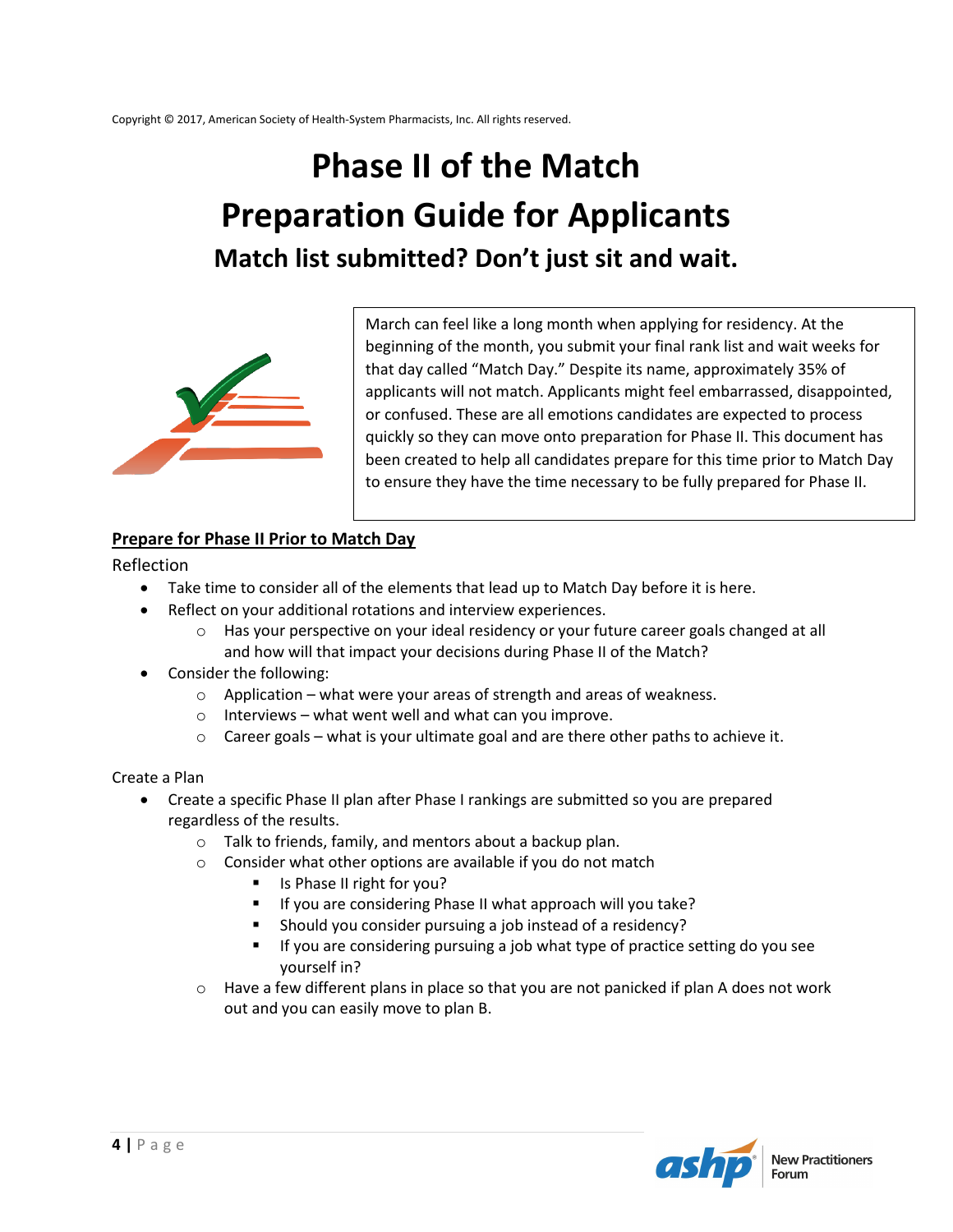#### <span id="page-4-0"></span>**Residency Timeline**

• For more information on the specific dates and deadlines each year, refer to ASHP Resident [Matching Program](https://www.natmatch.com/ashprmp/) and [PhORCAS National Matching Services.](https://portal.phorcas.org/)



#### <span id="page-4-1"></span>**Reflections of Phase I**

Are you preparing for Phase II? Now is the time to reflect on your experiences leading up to Phase I and identify aspects of your application that can be easily and quickly improved. Consider the following to jumpstart your self-evaluation:

- How do you think your interviews went?
- Is there someone you trust that was present at your interview(s), such as a mentor, that can assist in re-evaluating your performance (e.g., body language, answers to questions)?
- Review criteria used to apply to programs in Phase I of the Match (location, residency type, rotations offered) and consider expanding your search.
- <span id="page-4-2"></span> What does your "gut" instinct tell you? Is there something you think you would have changed if you had a second chance?

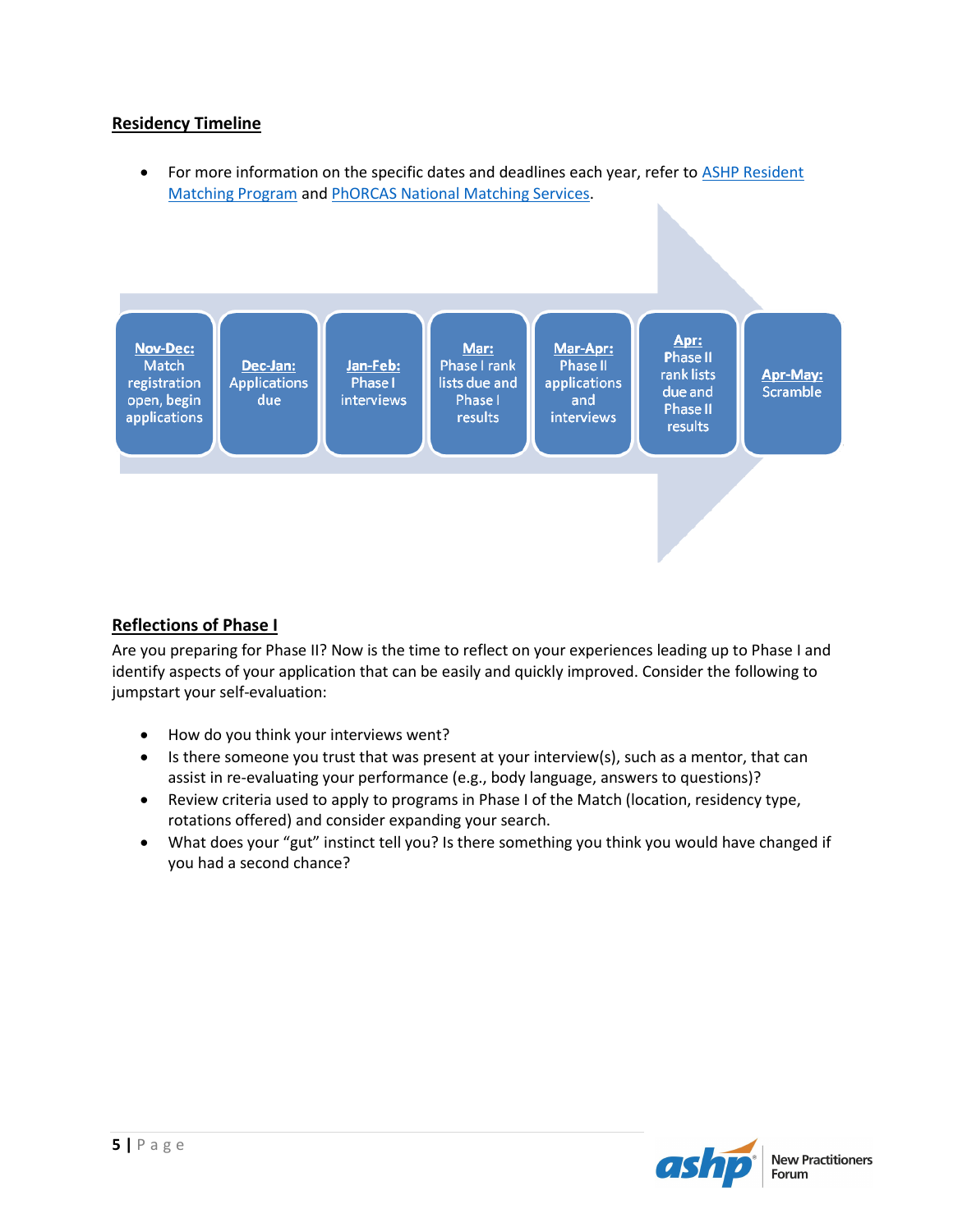#### **Reevaluate your Personal and Professional Goals**

- Take time to reflect on your personal and professional goals o Focus on why you want to complete a residency.
- Decide if completing a residency is an absolute necessity to reach your career goals or if you should begin searching for alternative career paths.
- Consider the key components you are looking for in a residency program to achieve your personal and professional goals.
	- o Determine which factors are negotiable and which are required.
	- $\circ$  Use these components as a guide to determine which available positions to apply to during Phase II of the Match.

#### <span id="page-5-0"></span>**Utilize your Mentor**

Not matching in Phase I can be an isolating experience and your mentors can provide the reassurance you deserve and owe yourself during this time. Ask mentors in advance to set aside time on Match Day or the following weekend to be available to meet in the event you don't match. Consider asking your mentors and recommendation writers' questions such as:

- Do you know of other pharmacists that failed to match but were successful in Phase II and/or the Scramble? If so, can you describe the steps they took to navigate the post-Match process?
	- $\circ$  Even if your mentor doesn't know a pharmacist personally, consider reading some of the ASHP blogs listed in **Additional Resources** for perspectives and guidance.
- Can you provide some perspective on not matching?
- What personal qualities do you think I can emphasize going into Phase II of the Match?
- Do you think there is any aspect of my personality that may have contributed to not matching (e.g., over-confidence, quiet nature, unprofessional commentary, informal attire/attitude) that I can work on improving?

#### <span id="page-5-1"></span>**Network with Others**

<span id="page-5-2"></span>You've probably heard it before, but remember that pharmacy is a small world. Take the time to learn more about your preceptors' and/or professors' education and training if they are willing to share. This information can become a huge asset during Phase II of the Match. By networking with them, you can have a quick resource to discuss possible open positions at their alma mater. Also, if they are well networked they might know someone at a program that you want to know more about. Nothing is better than a personal perspective for the short period of time you have to evaluate programs in Phase II of the Match.

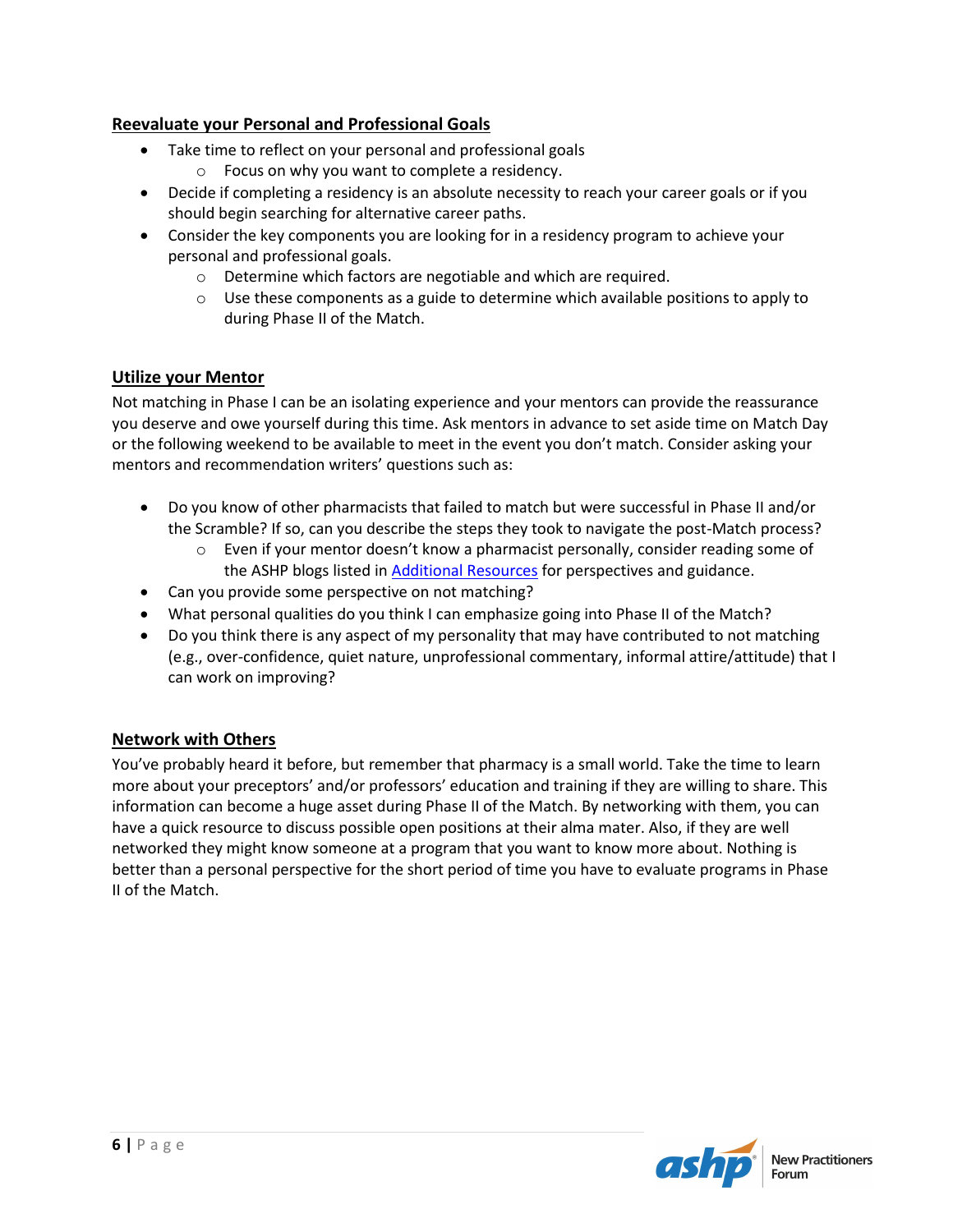#### **Update your Curriculum Vitae (CV)**

- Things have likely changed since December/January, so make sure to update your CV to reflect these changes:
	- $\circ$  Update your list of completed rotations, presentations delivered, any additional certifications you might have acquired, or anything you completed in the past you may have previously forgotten. These might be experiences potential programs or employers are looking for!
- If you have not already done so, check the ASHP CV [Development Resources](https://www.ashp.org/pharmacy-student/career-development/cv-development) for formatting recommendations and minimum expectations for individual section content.
- Does your format highlight those experiences that align with your goals whether it is a residency or job position?
	- $\circ$  List sections you want to highlight closer to the beginning of your CV, and keep in mind your formatting may change depending on whether you are applying for a residency versus a job. Examples to consider:
		- You may want to list summer internships before IPPE and APPE rotations when applying for a community or hospital staff position versus highlighting your clinical experiences if applying to a residency position.
		- Highlight research experiences if applying to a fellowship position.
		- **FICUM** Focus on teaching experiences if applying to a position in academia.
- Have multiple people review your CV as possible. You are more likely to receive feedback you have not heard before and avoid typos previously overlooked by asking different people to look over your CV versus.
- If you submitted to the spring cycle of the [ASHP CV Review Program,](https://www.ashp.org/pharmacy-student/career-development/cv-development) consider reaching out to your assigned reviewers to request an abbreviated timeline for feedback. Be polite and professional in your interactions, as reviewers are not obligated to accommodate such requests. Always remember to say thank in all interactions with your reviewers!

#### <span id="page-6-0"></span>**Continued Professional Development**

- Optimize the time between completing interviews and the results of Phase I of the Match to enhance your CV in preparation for Phase II of the Match.
- Are there additional experiences that you can gain on your rotations or at work that will improve your application for Phase II of the Match?
	- $\circ$  Does your preceptor or boss have a task that they need help with? This can provide an opportunity for you to gain experience while reducing their workload.
- Are there available certificate programs, webinars, or continuing education in your area of interest that you can complete during this time frame?
- <span id="page-6-1"></span>Consider volunteering with local pharmacy organizations or organizing an event.

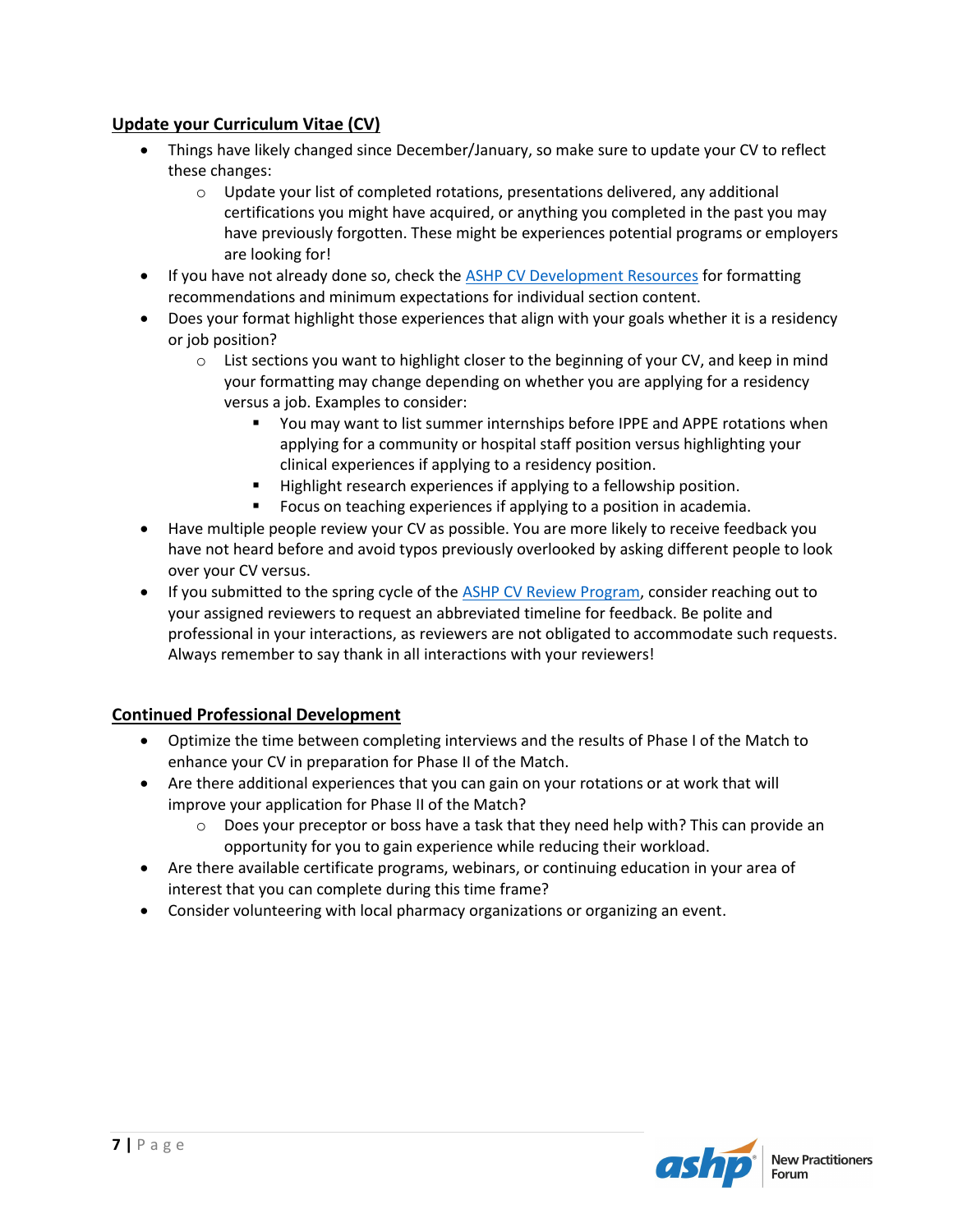#### **Rethink your References**

Many Phase II of the Match applicants use the same references from Phase I, but recommendations are possibly a big component of why they did not get an interview or position the first time.

Evaluate Phase I Recommenders

- Did you ask your Phase I references to write you a positive recommendation?
- Does the person who wrote you a recommendation know you? Can they speak to the skills you would offer as a pharmacy resident?
	- $\circ$  A reference from the Dean of the College of Pharmacy may say you are a student who is very involved, a lab researcher may speak to your great skills in bench top research, or a philosophy teacher may state you are an insightful person. These may be good qualities, but these references do not necessarily provide direct information on your abilities to be a successful health-system pharmacy resident.
- Did you have a well-balanced set of references? Consider including a boss or someone that has known you for a long period of time, a preceptor or co-worker that can speak to your clinical skills, and then either another preceptor or faculty member.

#### Pick More Relevant Recommenders

- You had to submit your application in January, and now it is March. You have probably had another rotation or two. Did you do an outstanding job on one of these rotations? Are they more relevant to the position you are applying for?
	- o Eg., BB is applying for residencies at children's hospitals and he did not have his pediatric rotation until February. He was so engaged that he received the highest mark at the end of the rotation. BB should consider adding this preceptor as a reference.

Approach to a New Phase II Recommender

- <span id="page-7-0"></span> If you are interested in having a new reference, talk to the reference. Do not have them write anything yet, but create the dialogue. "If I don't match in Phase I, would you mind writing me a reference for Phase II? If so, I would need your reference within a week. Is this feasible for you?"
	- $\circ$  By notifying them in advance, this reference can discuss your career goals and get your CV (note: another person to review your CV) so they have everything they need to write a good recommendation quickly.

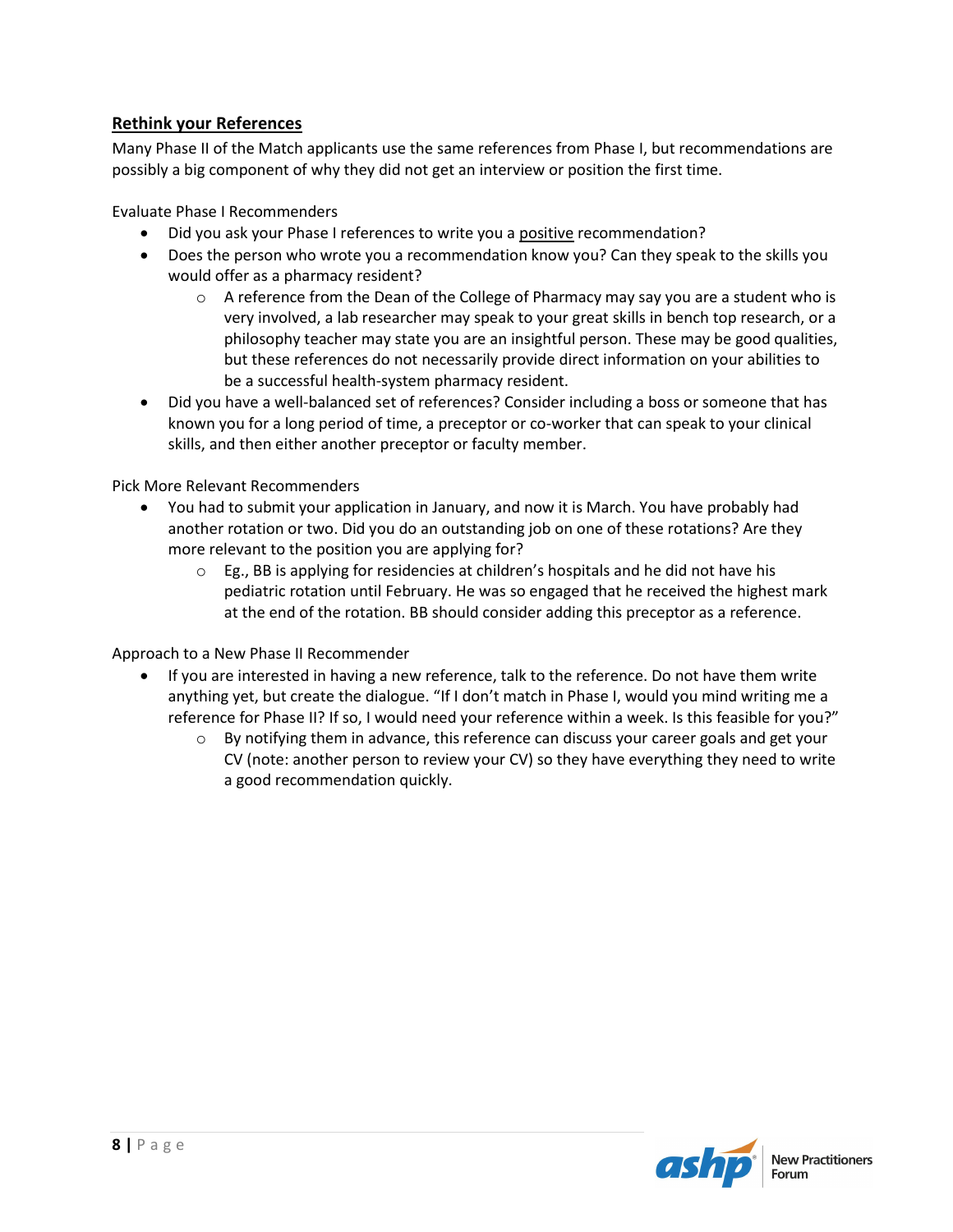#### **Update your Letter of Intent (LOI)**

- A letter of intent should be brief, yet sincere and engaging, which can be a difficult balance for many applicants to obtain. In general, a letter of intent should not exceed one page (two at the most), and should lay out for the program the following information:
	- o What your objective is.
	- o Why you are interested in the program.
	- $\circ$  How specific aspects of the residency cater to your short and long-term career goals.
	- $\circ$  How your specific past experiences will allow you to excel within that particular program.
- Ensure your cover letter is written for the specific residency program
	- $\circ$  Does your cover letter discuss how interested you are in taking care of children and neonates? If so, is this a letter you submitted adult only hospitals?
- Similar to your CV, consider having multiple people review your LOI.
- For example letters of intent for various practice settings, refer t[o Additional Resources](#page-9-0)

| Letter of Intent Do's             |                                         |                                      |  |  |
|-----------------------------------|-----------------------------------------|--------------------------------------|--|--|
| Be direct                         | Be brief                                | Be genuine                           |  |  |
| Be specific                       | Use active rather than<br>passive voice | Be aggressive in the editing process |  |  |
|                                   |                                         |                                      |  |  |
| Letter of Intent Do Not's         |                                         |                                      |  |  |
| Use jargon or slang               | Use abbreviations                       | Use flowery language                 |  |  |
| Use a blanket letter for applying | Use example LOIs available as           |                                      |  |  |

your own

#### <span id="page-8-0"></span>**Prepare for Phase II Interviews**

to all programs

- Based on your Phase I interview experiences, if you felt interview skills were an area where you needed to improve, consider scheduling a mock interview with a mentor or preceptor.
- Reflect back on interview questions that may have stumped you during the first round and consider how you could have answered the question better.
	- $\circ$  You may even want to write a list of difficult interview questions after each interview during Phase I so you have a new list of interview questions to review prior to Phase II.
- Prepare for different styles of interviews during Phase II of the Match (face to face, one on one phone call, group conference call, Skype, FaceTime, Microsoft Lync)
- Consider asking for time off from rotation to prepare and complete Phase II interviews.
- Interview duration may be much shorter, so use your time wisely and have your questions prepared.
- Consider emailing thank you's in follow-up as the short time line likely will not allow for hand written thank you notes to reach your interviewers in time.
- For more information on how to best prepare for an interview refer to [Additional Resources.](#page-9-0)
- Search and review more interview questions to prepare for
	- $\circ$  Have a list of experiences that can be applied to different situational questions, such as:



Provide vague examples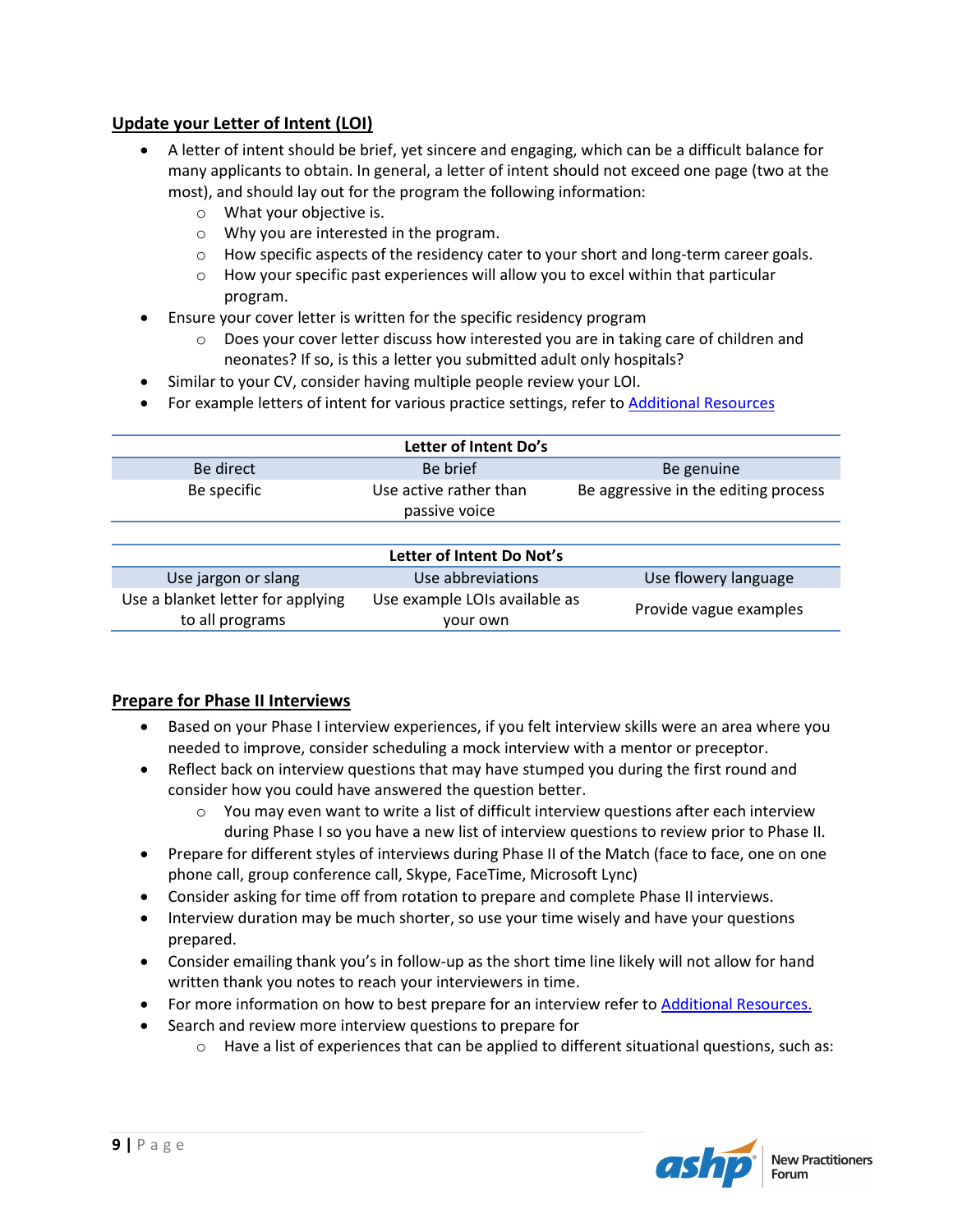| <b>Topics for Situational Questions</b> |                                        |                          |  |  |
|-----------------------------------------|----------------------------------------|--------------------------|--|--|
| Conflict                                | Patient impact                         | Recommendations accepted |  |  |
| Recommendation not<br>accepted          | Working with a group                   | Leadership               |  |  |
| Time management                         | Going above and beyond<br>expectations | Stressful situation      |  |  |

- $\circ$  Questions about these situations may be phrased similar to these examples:
	- Tell us about a patient encounter in which you learned something from. Is there an example you are the most proud of?
	- Give an example of a time you were a part of a great team. What was your role and what did you learn from that experience?
	- **Describe a time you encountered an angry or difficult patient or hospital staff** member. How did you handle the situation?
	- Name a time you completed a difficult task or a time there was a problem. How did you resolve it?

#### <span id="page-9-0"></span>**Additional Resources**

- Overall Residency Resources
	- o [ASHP Match Day Resources webpage](https://www.ashp.org/professional-development/residency-information/match-day-resources)
	- o ASHP [Student Residency Guide](https://www.ashp.org/professional-development/residency-information/student-residency-guide)
	- o ASHP Publication: [Get the Residency: ASHP's Guide to Residency Interviews and](https://store.ashp.org/Store/ProductListing/ProductDetails.aspx?productId=699280088)  **[Preparation](https://store.ashp.org/Store/ProductListing/ProductDetails.aspx?productId=699280088)** 
		- **Includes information on each step from Midyear Clinical Meeting to Match Day** and after.
	- o [ASHP Career Transitions Page](https://www.ashp.org/pharmacy-practice/resource-centers/career-transitions)
		- Includes information from updating your curriculum vitae to interview tips and post-Match advice regardless of the outcome.
- Phase II of the Match Specific Resources
	- o [Round 2: The Second Match Phase and You](http://www.pshp.org/news/301324/Student-Submission-Second-Round-Match.htm) (PSHP News Article)
	- o [Riche DM, Douglas KS, Sewell J. Implications of ASHP's phase II Match process.](http://www.ajhp.org/content/73/21/1720) *Am J Health Syst Pharm*[. 2016;73\(21\):1720-21.](http://www.ajhp.org/content/73/21/1720) (AJHP Publication)
	- o [Navigating and Thriving in Phase II](https://www.ashp.org/professional-development/ashp-podcasts/practice-journeys/2021/navigating-and-thriving-in-phase-2-and-the-scramble) and "Scramble" (ASHP Podcast)
- ASHP Connect Blogs on Residency and The Match
	- o [Phase II of the Match](http://connect.ashp.org/blogs/jasmine-reber/2016/04/22/phase-ii-matching-for-residency)
	- o [What I want to say to students who did not match](http://connect.ashp.org/blogs/timothy-aungst/2014/03/28/what-i-want-to-say-to-students-who-did-not-match)
	- o [The Match, The Scramble, The Residency](http://connect.ashp.org/blogs/ashley-overy/2012/04/04/the-match-the-scramble-the-residency)
	- o [Residency interviews](http://connect.ashp.org/blogs/jasmine-reber/2016/01/31/scheduling-residency-interviews)
	- o [Preparing for residency interviews the second time around](http://connect.ashp.org/blogs/norm-fenn/2015/02/01/preparing-for-residency-interviews-again)
- Letter of Intent Resources
	- o [ASHP Professional Pearl](https://www.ashp.org/-/media/assets/new-practitioner/docs/writing-a-letter-of-intent.pdf)
	- o [UC San Francisco](http://career.ucsf.edu/sites/career.ucsf.edu/files/PDF/PharmacyResidencyWritingALetterOfIntent.pdf)
	- o **[University of New Mexico](http://grad.unm.edu/resources/gs-forms/letter-of-intent.html)**